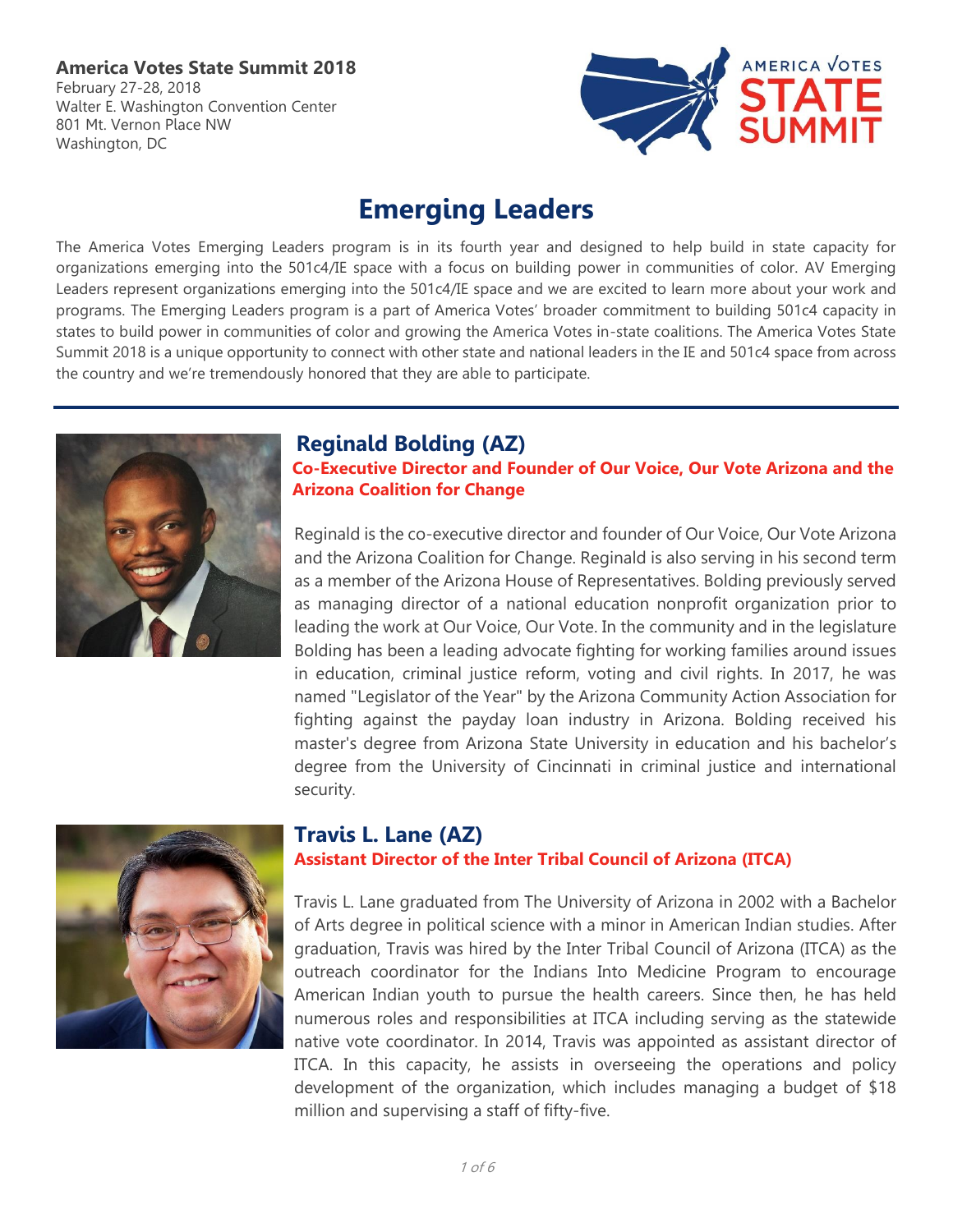

### **Eduardo Sainz (AZ) Arizona State Director for Mi Familia Vota**

Eduardo Sainz was born and raised in Sonora, Mexico. Eduardo comes from a family whom installed values of unity, justice and consistency. At the age of 13 Eduardo migrated to Tucson, Arizona with his parents and siblings with the hope for better education and economic stability. As a community organizer he believes in order to change the political landscape in Arizona and the country, Latinos need to develop a political infrastructure through civic participation and leadership development. Through his past involvement in Mi Familia Vota he has lead large scale voter registrations, get out the vote efforts in the state of Arizona by engaging thousands of volunteers and empowering families and leaders to speak out and take action in their communities. He also serves as a council member at The University of Arizona Hispanic Community Council. Eduardo continues his vision of a better Arizona as the current Arizona state director for Mi Familia Vota. Eduardo graduated from the University of Arizona with a bachelor's degree in public management and policy.



### **Shanta Farrington (CO) Digital Strategist with United for a New Economy**

Shanta Farrington is a digital strategist with United for a New Economy (UNE). She brings expertise in c3/c4 nonprofits, brand marketing, social justice and progressive campaigns. Her career has been dedicated to working on an array of issues, including: international relations, voting rights, economic and racial justice and immigration. Shanta also brings knowledge of database management and analyses, communications and digital strategies.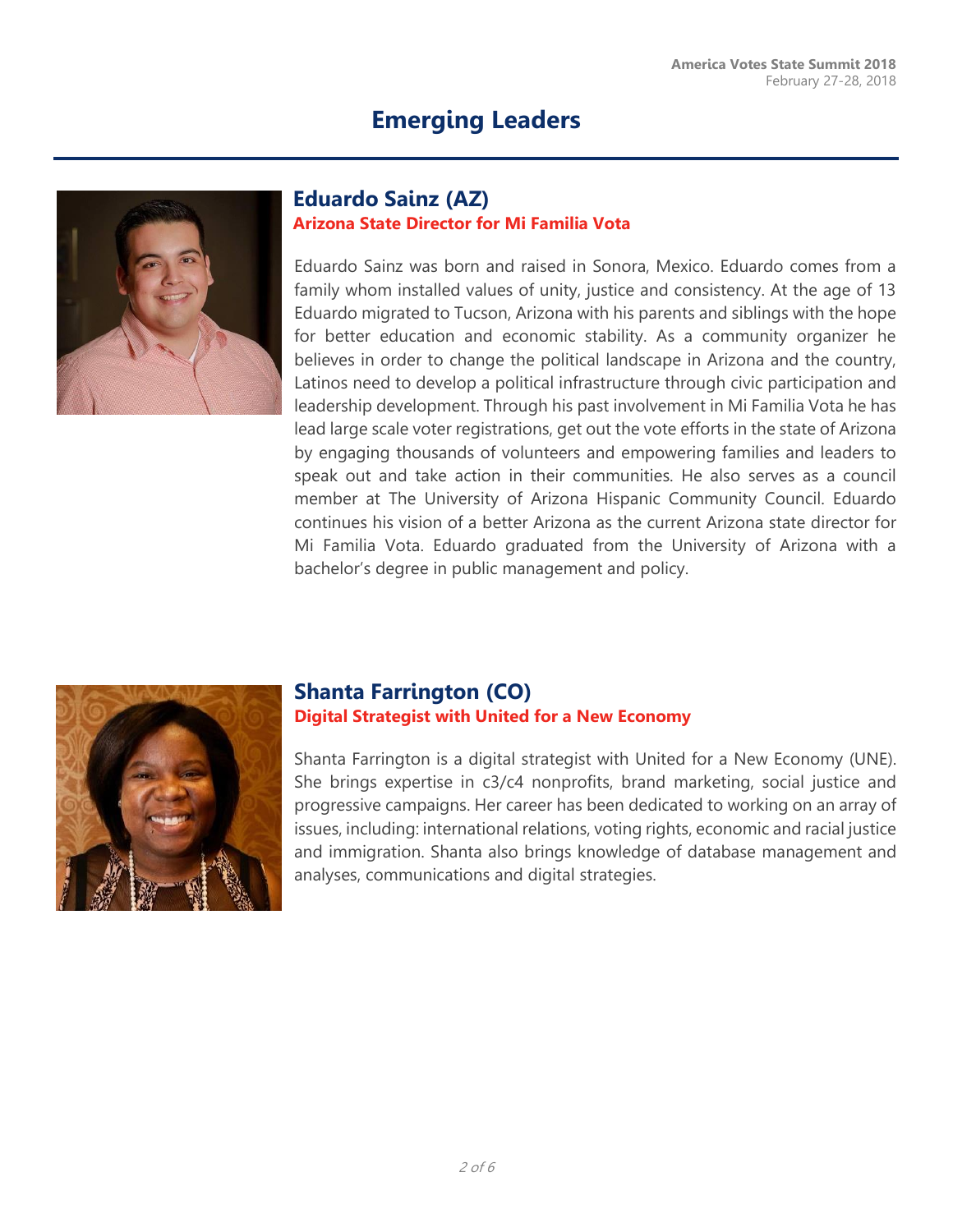

## **Jerry Gonzalez (GA)**

### **Executive Director of the Georgia Association of Latino Elected Officials (GALEO)**

Jerry Gonzalez is the founding and current executive director of the Georgia Association of Latino Elected Officials (GALEO) and the GALEO Latino Community Development Fund. GALEO, a statewide nonprofit and nonpartisan organization, has a mission to increase civic engagement and leadership development of the Latino community across Georgia. Gonzalez is a native of Laredo, Texas and received his Bachelor of Science in mechanical engineering from Texas A&M University in 1995. He completed his Master of Public Administration at the Andrew Young School of Public Policy at Georgia State University in 2005. Due to his efforts at GALEO, Mr. Gonzalez has been recognized by Georgia Trend Magazine as one of Georgia's 100 Most Influential Georgians for several years. Gonzalez lives in Atlanta with his husband of over 20 years, Ray, an established and practicing pediatrician, and their dog, Jenny. Jerry's hobbies include photography, travel, hiking; and, he considers himself an avid cyclist.



# **Kim Abbott (MT)**

### **Co-Director of the Montana Human Rights Network**

Kim Abbott is the co-director of the Montana Human Rights Network. She has helped to shape the Network's programmatic work since 2005 by designing local ordinance campaigns, ballot issue campaigns and legislative advocacy campaigns as organizing director, program director and now co-director. In 2016 Kim was elected to the Montana Legislature representing House District 83. She grew up 10 miles west of Cleveland, OH where she learned to root for the longshot (Dennis Kucinich, Cleveland Browns) and value resilience. Kim went to school in the south at the University of North Carolina Wilmington and moved west in 2002. She lives in Helena.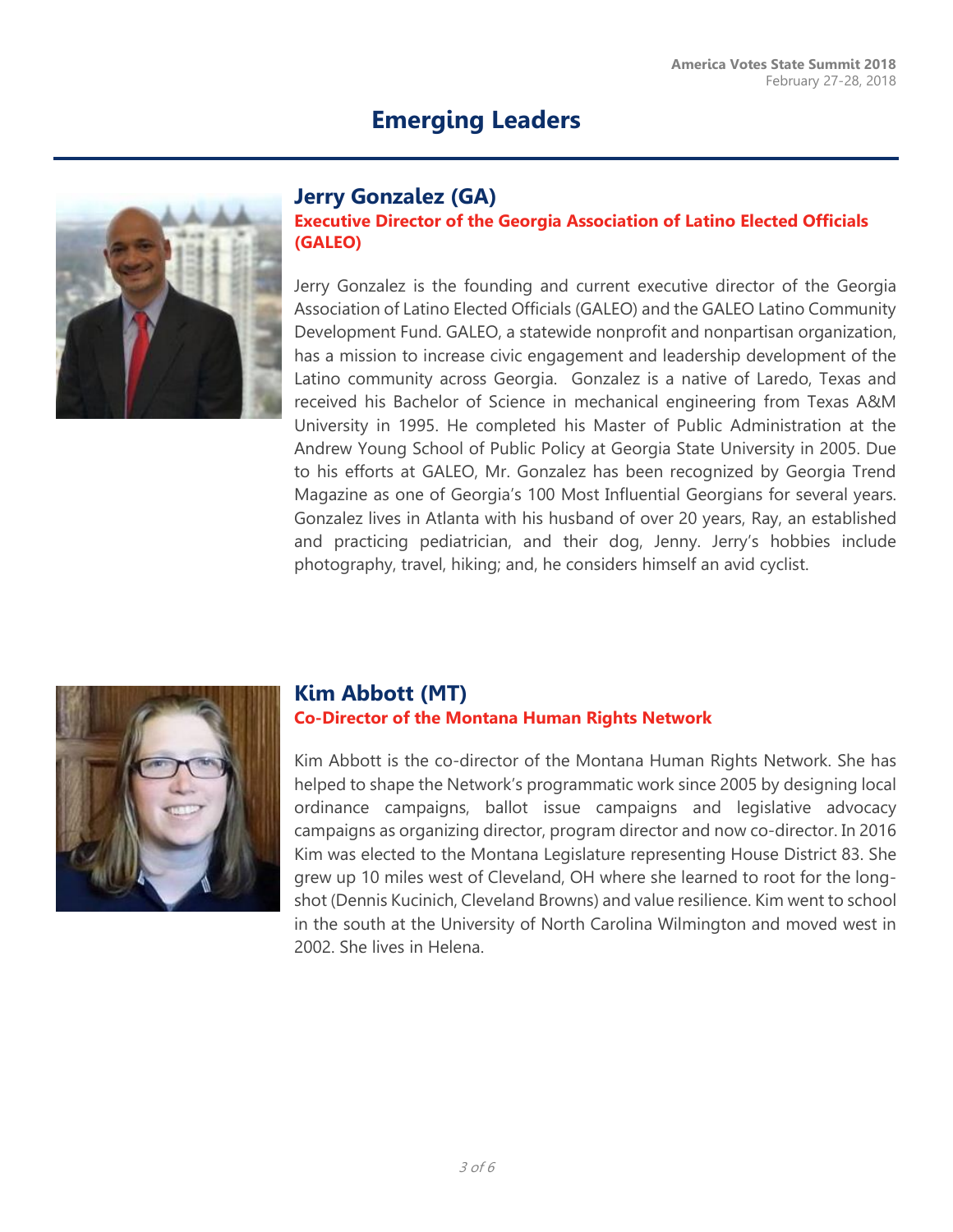

## **Karla Molinar Arvizo (NM)**

#### **Communications Fellow with the New Mexico Dream Team**

Karla Molinar Arvizo is an immigrant organizer since age of 17 and student at the University of New Mexico studying international studies and political studies. She's had the humbling opportunity to be part of the immigrant youth movement in New Mexico where she's been able to build education equity programs and co-found the University of New Mexico's annual Educator's Summit and the Dream Zone training through the New Mexico Dream Team. She's worked at the legislature through a legislative and policy Fellowship with the Center for Civic Policy where she realized the importance of political empowerment and inclusion of immigrant communities, people of color, women and LGBTQ people. She currently works at the NM Dream Team as a communications fellow for Northern New Mexico and gets to participate in advocacy efforts along with the organizers of the region. She loves New Mexico, her family and her two cute dogs.



### **Duy Nguyen (NV)**

**Vice President and Chief Operating Officer at the Asian Community Development Council**

Duy Nguyen's career spanned from non-profit management to building strategic relationships for major Fortune 500 companies, including Verizon Wireless, MGM Resorts International and Cox Communications. Mr. Nguyen is currently the vice president & chief operating officer for the Asian Community Development Council (ACDC), a Nevada nonprofit and nonpartisan community development organization serving the Asian and Pacific Islanders communities. In this role, he's responsible for the overall strategic direction of ACDC's outreach initiatives on civic engagement, health and wellness education and workforce/leadership development programs. Mr. Nguyen served eight years as a member of the Executive Council of OCA National, a civil rights and education organization for Asian Pacific Americans with over 100 chapters and affiliates across the United States. Most recently, Mr. Nguyen was elected to serve as an executive board member for the Nevada Minority Health and Equity Coalition, a statewide nonprofit membership coalition with over 60+ organizations aim to reduce healthcare disparities across Nevada. Mr. Nguyen holds a Bachelor of Science in business management, and a Master of Business Administration from the University of Phoenix. Mr. Nguyen resides in Las Vegas, Nevada with his wife and son.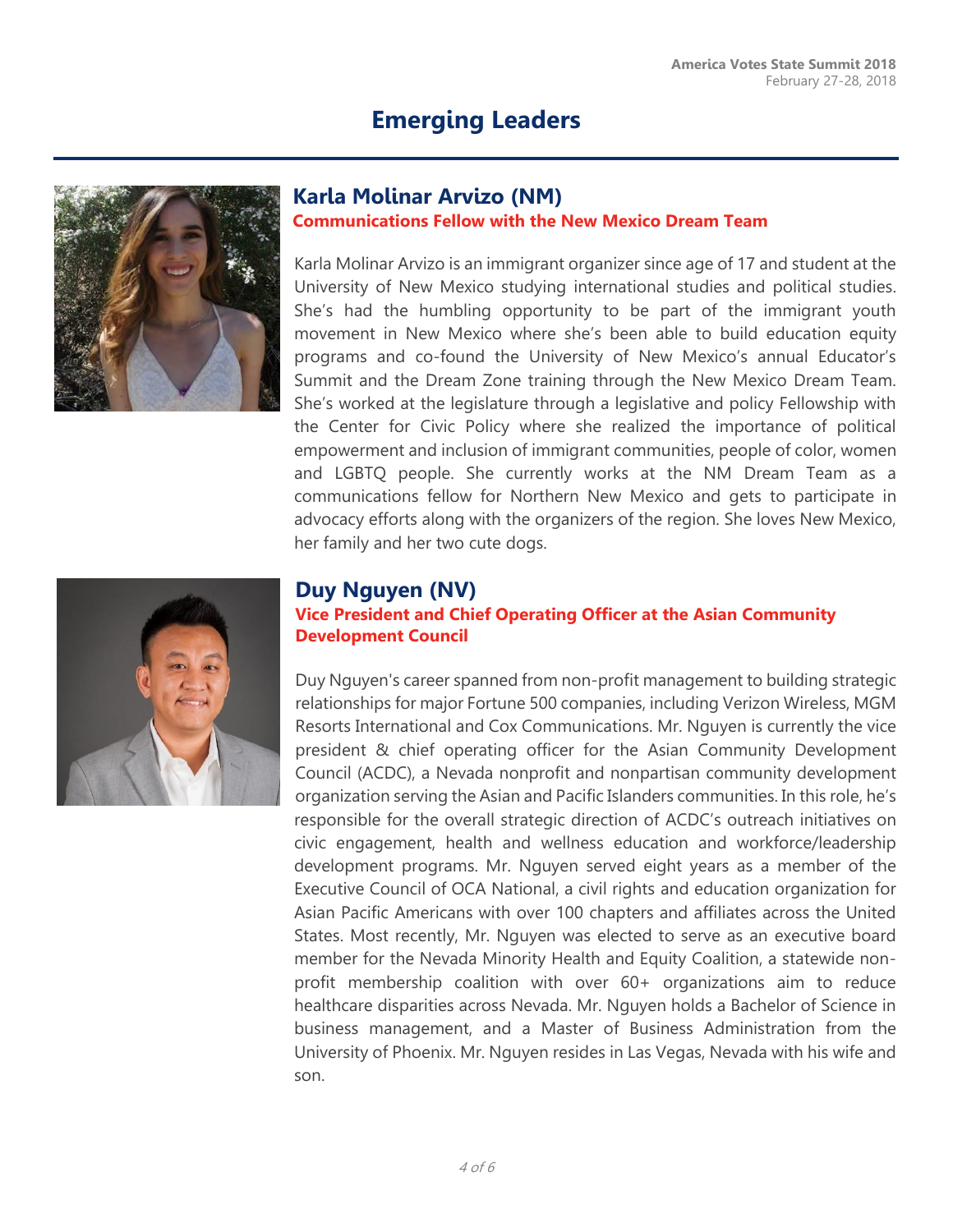

### **Alex Shanks (OH)**

# **Project & Field Director for Equality Ohio and North Central Regional Organizer for Reconciling Ministries Network**

Rachel's husband. Ella Marie's papa. Thinker. Woodworker. Story teller. Servant leader. Spiritual seeker. Transman. Alex is passionate about finding transparent solutions to community needs through collaborative nonprofit initiatives and organizational development strategies. He currently works as project and field director for Equality Ohio and north central regional organizer for Reconciling Ministries Network.



### **Kimlee Sureemee (OH)**

### **Policy-Advocacy & Development Manager at Asian Services In Action, Inc.**

Kimlee Sureemee is the manager of policy-advocacy & development at Asian Services In Action, Inc. Working nearly five years at ASIA, Inc., Kimlee knows firsthand that communities that work together change together. Her priorities focus on the civic engagement among Asian American & Pacific Islander (AAPI) and new American communities across Ohio. Through successful partnerships, she manages the ACE Network, the largest statewide civic engagement network focused on electoral and capacity building in the new American and immigrant community. In addition to her work, she has experience in media & communications, and fundraising & major gifts. She has secured donations from big corporations such as Chase Bank, MetroHealth Systems and the Cleveland Cavaliers; landed coverage in print and broadcast outlets nationally and regionally including, NBC, Crain's and Akron Beacon Journal. Kimlee holds a degree in international European affairs from Cleveland State University.